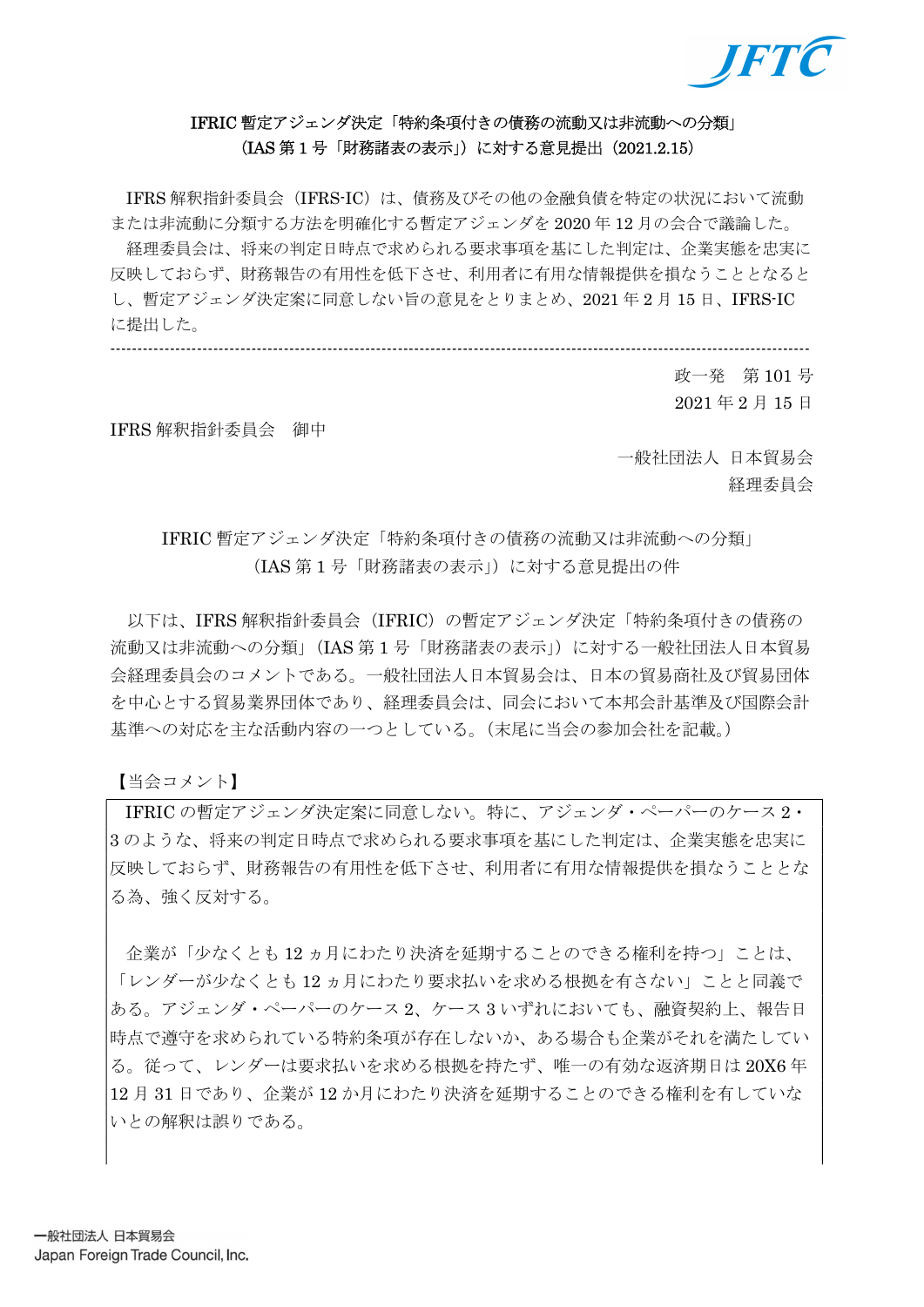

 ケース 2 のように、判定日以前の報告日に、将来の判定日における特約条項を基に判定し 財務諸表に反映させることは、同一の負債の分類が頻繁に入れ替わることも想定される。

 また、ケース 3 のように、将来にわたって異なる数値条件の遵守を求められている場合 は、レンダーに提出した事業計画を基に、適切な事業の成長等を定期的に確認することが融 資の条件になっていると考えられ、そのような将来の事業の成長を前提とした条件を、報告 日現在の財政状態に当てはめて判定を行うことは極めて合理性を欠くものである。

以 上

## 一般社団法人日本貿易会

〒100-0013 東京都千代田区霞が関三丁目 2 番 1 号 霞が関コモンゲート西館 20 階 URL https://www.jftc.or.jp/

### 経理委員会委員会社

CBC 株式会社 蝶理株式会社 阪和興業株式会社 株式会社日立ハイテク 株式会社ホンダトレーディング 稲畑産業株式会社 伊藤忠商事株式会社 岩谷産業株式会社 JFE 商事株式会社 兼松株式会社 興和株式会社 丸紅株式会社 三菱商事株式会社 三井物産株式会社 長瀬産業株式会社 日鉄物産株式会社 野村貿易株式会社 神栄株式会社 双日株式会社 住友商事株式会社 豊田通商株式会社 ユアサ商事株式会社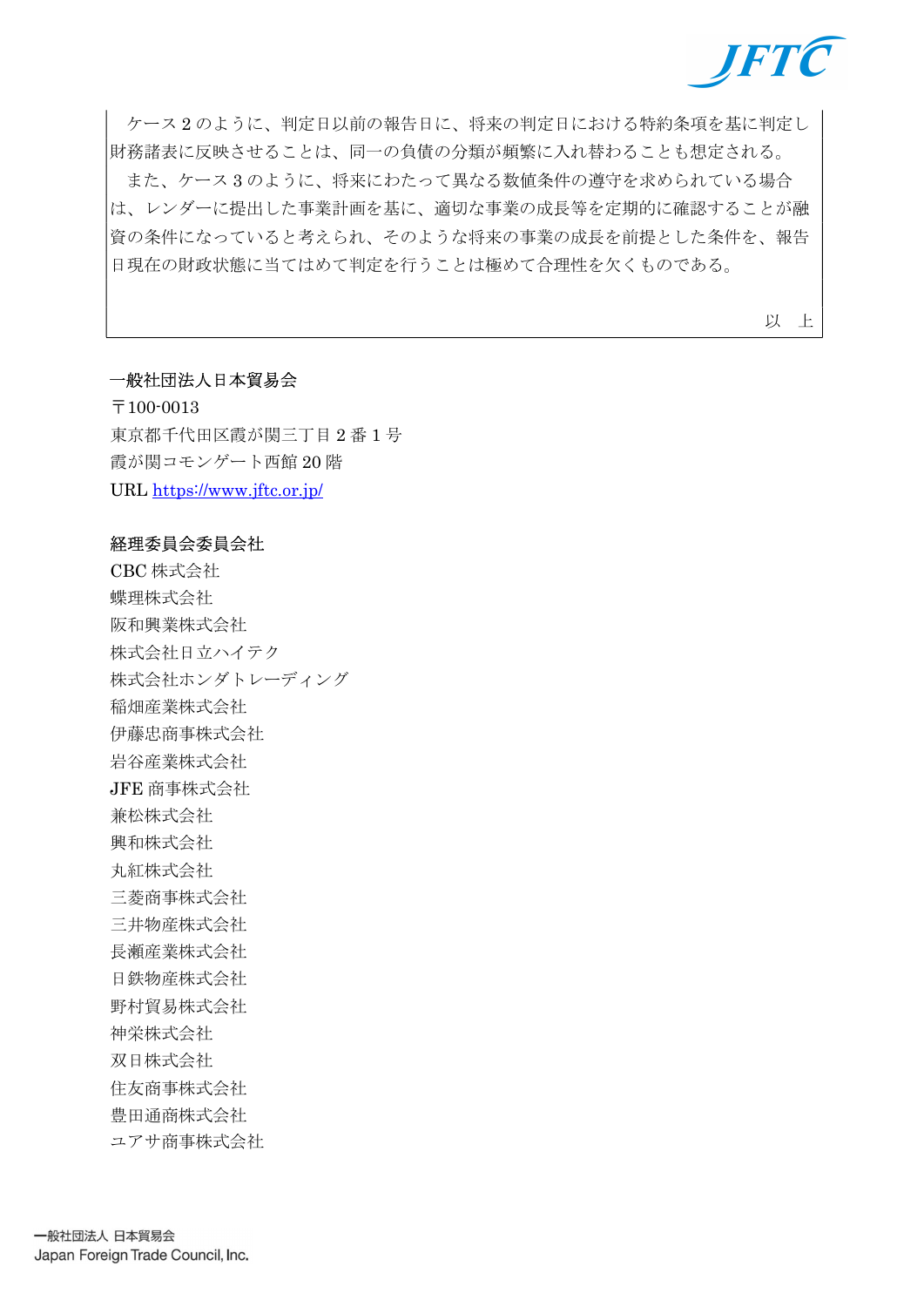

Document No.101 February 15, 2021

To the IFRS Interpretations Committee,

Accounting & Tax Committee Japan Foreign Trade Council, Inc.

# Comments on Tentative Agenda Decision: "Classification of Debt with Covenants as Current or Non-current (IAS 1 Presentation of Financial Statements)"

The following are the comments from the Accounting & Tax Committee of Japan Foreign Trade Council (JFTC) regarding the Tentative Agenda Decision: Classification of Debt with Covenants as Current or Non-current (IAS 1 Presentation of Financial Statements). JFTC is a trade-industry association with Japanese trading companies and trading organizations as its core members, while the principal function of its Accounting & Tax Committee is to respond to developments in Japanese and international accounting standards. (Member companies of JFTC Accounting & Tax Committee are listed at the end of this document.)

## Our comments

We do not agree with the IFRIC tentative agenda decision. Specifically, we strongly oppose classifying the loan as current or non-current based on covenants to be complied with at future testing dates, as in Cases 2 and 3 of the agenda paper. This would not faithfully reflect an entity's actual situation, reducing the utility of financial reporting, and thereby impairing the provision of useful information to users of financial statements.

Saying that an entity has the right to defer settlement for at least twelve months is essentially the same as saying that a lender has no grounds to require repayment on demand for at least twelve months. In both Case 2 and Case 3 of the agenda paper, at the reporting date the entity is either not required to comply with any covenant pursuant to the loan agreement, or it has already complied with the covenant. Accordingly, the lender has no grounds to require repayment on demand, making the only valid repayment date December 31, 20X6; the interpretation that the entity does not have the right to defer settlement for twelve months is therefore mistaken.

As in Case 2, if an entity classifies the loan as current or non-current based on covenants to be complied with at future testing dates and reflected this in its financial statements on reporting dates, it is envisaged that frequent reclassifications of the same liability between current and non-current could occur.

Moreover, as in Case 3, if an entity was required to comply with different numerical conditions at future dates, it is likely that, as a condition of the loan, the lender would regularly review for appropriate business growth based on the business plan provided to it. In that case it would be extremely unreasonable to determine the right to defer settlement by applying conditions predicated on such future business growth to the entity's financial position as of the reporting date.